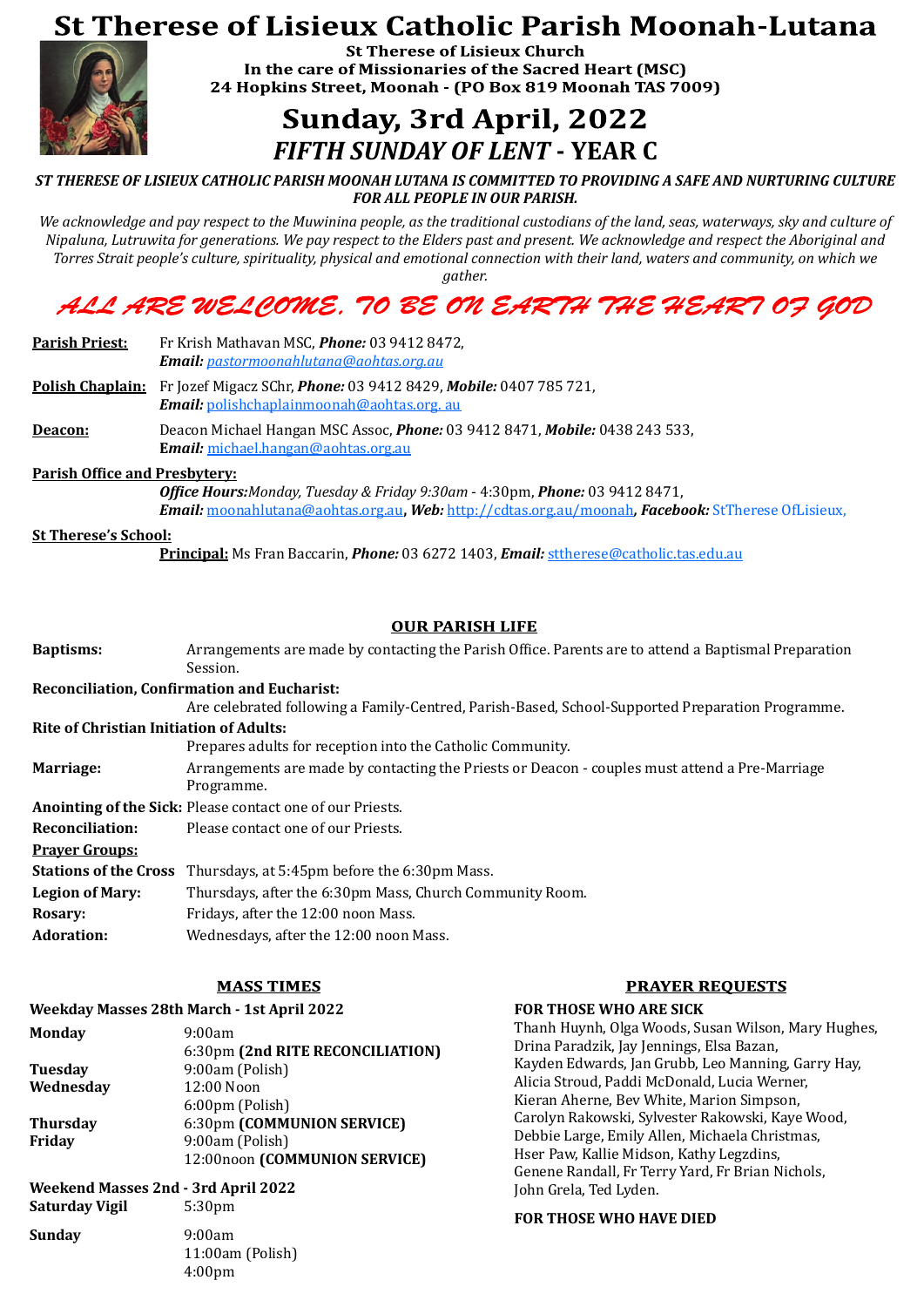

Dear friends, in the blink of an eye we have reached the 5<sup>th</sup> week of Lent and on the verge of entering Holy Week. The themes of repentance and forgiveness that have been developing in our Readings since the third week reach a climax this weekend, especially in our Gospel when Jesus encounters a woman who had been caught committing adultery (John 8:1-11).

The earliest manuscripts of John's Gospel do not include the story, and some traditions record it at different points in the Gospel or even in the Gospel of Luke. Despite its complex textual history, the story itself is accepted as an authentic tradition that might have circulated independently of the Gospels. In the story, scribes and Pharisees bring the woman to Jesus for public judgment and execution, seeking to test Him; but Jesus outwits them in His compassion and mercy for the woman. He does not condemn her even as He instructs her to sin no more.

According to the First Reading (Isaiah 43:16-21), seemingly hopeless situations can be renewed by God who does not ever give up on us. God always wants to renew us, if only we can be open to 'something new.' The prophet offers the people in exile who had lost their temple, land and identity a hopeful vision with God's comforting words: *'No need to think about what was done before. Look, I am doing something new'.*

Br Peter Flint (**brpete@gmail.com**) has kindly offered to mine recent papal documents and Vatican releases to share nuggets of wisdom from Pope Francis with the source reference each week in the parish bulletin. Today's quote comes from a recent papal document: *The Identity of the Catholic School - For a Culture of Dialogue*  (25 Jan 22):

The 'new thing' is the reality of God's love and mercy amidst injustice and abuse of power which can potentially transform all human relationships. In this vein, Pope Francis spoke strongly last weekend about the war in Ukraine: "*We need to reject war, a place of death where fathers and mothers bury their children, where men kill their brothers and sisters without even having seen them, where the powerful decide and the poor die*…*Instead, we need to convert today's anger into a commitment for tomorrow, because if, after what is happening, we remain like we were before, we will all be guilty in some way. Before the danger of self-destruction, may humanity understand that the moment has come to abolish war, to erase it from human history before it erases human history*".

As we enter Holy Week, I like to specially invite all of you to a communal (second) rite of reconciliation on Monday, 4th April at 6:30pm. It will be a time of attending to our failings and opening to the compassion of God who does not condemn us but calls us to sin no more. The image of the renewed and transformed creation we are called to become is of course the beautiful butterfly that emerges from the cocoon!

In the heart of Jesus,

Krish

*The courage to accept differences, because those who are different, either culturally or religiously, should not be seen or treated as enemies, but rather welcomed as fellow-travellers, in the genuine conviction that the good of each resides in the good of all. (Para 30)*

#### **FINANCIAL SUPPORT**

Epiphanie is trying to raise the money to bring her seven orphaned nephews and nieces from Rwanda to Australia so she can care for them here. Epiphanie is their only living relative. The process (visa application fees then airfares etc) is very expensive. Any contribution would be greatly appreciated. Go to [https://gofund.me/7ae14301.](https://gofund.me/7ae14301) If you need assistance the Parish Office is willing to help you and can process your donation.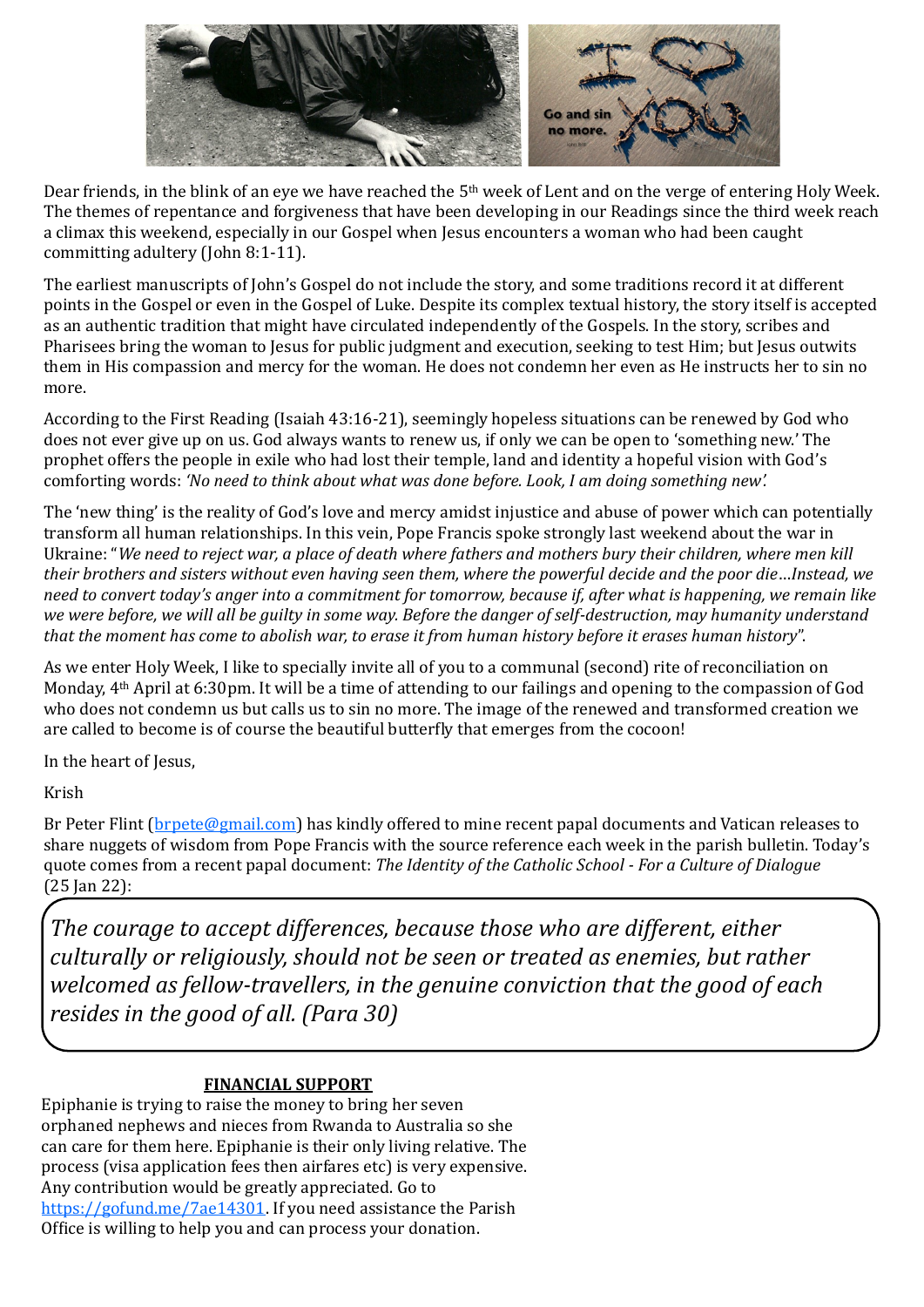# **NOTICES**

#### **LENTEN REFLECTION PRAYER GROUPS**

Lenten prayer groups will commence at 10:00am on **Thursday**  mornings on the 7th and 14th April.

#### **STATIONS OF THE CROSS**

Stations of the Cross will be held this Thursday, commencing at 5:45pm.

#### **INTRODUCTION TO CHRISTIAN MEDITATION**

Introduction to Christian Meditation will commence at 6:00pm on Tuesday, 26th April and 10:00am on Thursday, 28th April. Sessions will follow on Tuesday, at 6:00pm on 3rd and 10th May and Thursday, at 10:00am on 5th and 12th May. To register please add your names to the list in the Church foyer.

#### **LECTIO DIVINA**

Lectio Divina will recommence on each Thursday morning at 10:00am, from 19th May, until 30th June. To register please add your names to the list in the Church foyer.

#### **CHILDREN'S LITURGY OF THE WORD**

The Children's Liturgy of the Word will be on the following dates during the 9:00am Mass in the Church Community Room: **THIS** Sunday, 3rd and **NEXT** Sunday, 10th April.

#### **ALTAR ASSISTANTS**

We are seeking interested people to assist on the Altar as Acolytes. An Acolyte assists the Priest during Mass, prepares the Altar prior to Masses, carry the cross in procession, and assist with distribution of Holy Communion. If you are interested please see Fr Krish or Deacon Michael. Training will be provided.

#### **MASSES ON-LINE**

The parish will be continuing to provide live-streaming of the Sunday 9:00am & 11:00am Masses, subject to availability of recorders. There will be no recording this weekend. This will be available on the Parish FaceBook Page StTherese OfLisieux.

#### **EASTER MASS TIMES**

Easter Mass times are available in the Church foyer.

#### **SUPPORT UKRAINE**

Caritas Australia and Catholic Mission are working directly to support the people of Ukraine. If you are able to help please visit the links below. Caritas donations can be made at: *[www.caritas.org.au/ukraine/](https://hes32-ctp.trendmicro.com/wis/clicktime/v1/query?url=http%3a%2f%2fwww.caritas.org.au%2fdonate%2femergency%2dappeals%2fukraine%2f&umid=5a8862a7-bec0-46e4-a2f3-84a35ed82562&auth=44ba8ce275bc61e46d1d7ea6d8710c2512e85123-9e4b1c837ab93a6a965fed0cfad09f27b66)*

Catholic Mission donations can be made at: <https://www.catholicmission.org.au/ukraine>

#### **HUGE THANK YOU - CAKE STALL**

To all the wonderful volunteers who donated their time preparing the delicious, creative chutneys, cakes and slices. Please accept a **huge thankyou**. Lets not forget the rest of the parishioners who supported this effort. We sold out completely and raised \$450.00. God Bless and don't worry if you missed out this time, we'll be back in two months.

"Z kim więc mam porównać ludzi tego pokolenia? Do kogo są podobni?" Z całą pewnością nie należymy do pokolenia Jezusa. Ale wystarczy czytać dalej, żeby się przekonać, że po dwóch tysiącach lat niewiele się zmieniło: "Podobni są do dzieci, które przebywają na rynku i głośno przymawiają jedne drugim: Przygrywaliśmy wam, a nie tańczyliście, biadaliście, a wyście nie płakali". Jak trudno jest sprowokować ludzi do wolności od względów ludzkich! Bardzo często spotykamy ludzi, którzy przyjmują postawę obojętną albo krytyczną. Takie osoby pozostają w bezpiecznej dla siebie postawie z boku, po to, by nigdy naprawdę nie wziąć odpowiedzialności za swoje słowa lub czyny. Stojąc z boku krytykując lub wyrzucając winy innych nie stają w prawdzie.

"Przyszedł bowiem Jan Chrzciciel nie jadł chleba i nie pił wina; a wy mówicie: «Zły duch go opętał». Przyszedł Syn Człowieczy: je i pije; a wy mówicie: «Oto żarłok i pijak, przyjaciel celników i grzeszników»".

[Wiara](https://pl.aleteia.org/tag/wiara/) liczy się o tyle, o ile zmienia nasze życie. Ale warto sobie postawić pytanie: czy my naprawdę chcemy, żeby Jezus nam zmienił życie? Przecież gdyby zmiana rzeczywiście nastąpiła, nie mielibyśmy już prawa narzekać, robić z siebie ofiary i mieć pretensje do całego świata. Trzebaby również uznać, że Kościół, to wspólnota ludzi wierzących ale zarazem słabych i grzeszych. Takich jak ja i ty. Odnoszę czasem wrażenie, że my bardzo lubimy narzekać, podkreślamy, że nas skrzywdzono, odgrywamy rolę ofiary i zrzucamy winę na innych. Mówimy więc o przemianie, a jednocześnie znajdujemy niezliczone preteksty, żeby zmiana w nas nigdy nie zaszła. Nieważne zatem, czy zetkniesz się z surowością Jana Chrzciciela, czy empatią Jezusa. W pierwszym przypadku powiesz, że to rygorysta i że przesadza, w drugim, że to dobroduszny typ, który lubi życie towarzyskie.

#### **SCHOOL NEWS**

Each week we thoroughly enjoy Father Krish visiting and talking

to classes. Sometimes, he gets asked some very interesting questions!

is GoD a did God Real Cliate Liveing Person? things

Ms Fran Baccarin

#### **POLISH NEWS Do tych, którzy zrazili się do kościoła**

Czterdziestodniowy okres Wielkiego Postu jest czasem, który co roku daje nam szansę do zastanowienia się nad sobą i dokonania zmian w naszym życiu i postępowaniu. Mówimy, że jest to czas nawrócenia lub przemiany. Możemy też spotkać określenie – metanoia. Metanoia to inaczej: przemiana (meta), umysłu (nous), łaciński odpowiednik conversio – odmiana umysłu, duchowa lub intelektualna przemiana. W [teologii](https://pl.wikipedia.org/wiki/Teologia) chrześcijańskiej pojęcie pozytywne oznaczające zmianę sposobu myślenia i postępowania, odnowę duchową.

W tym kontekście kilka słów o osobach, które z różnych powodów zraziły się do kościoła, nie uczestniczą w liturgii, ale zawsze mają coś na temat Kościoła do powiedzenia, niestety najczęściej niepochlebnego. W Ewangeli wg św. Łukasza znajdujemy słowa wyrzutów Jezusa skierowane do ludzi:

Tym, którzy mówią, że przestali chodzić do kościoła przez księdza albo przez innych chrześcijan, przypominam, że do kościoła nie chodzi się ani z sympatii do posługujących, ani ze względu na serdeczność parafian. Pamiętajmy, że tym, co się liczy, kiedy chce nam się pić, jest woda, nie ładna szklanka, która odpowiada naszym gustom.

Principal Życzę wszystkim błogosławionego tygodnia.

Sr Elżbieta Czernicka MChR

Łk 7, 31 – 35 "*Z kim więc mam porównać ludzi tego pokolenia? Do kogo są podobni? Podobni są do dzieci, które przebywają na rynku i głośno przymawiają jedne drugim: «Przygrywaliśmy wam, a nie tańczyliście; biadaliśmy, a wyście nie płakali». Przyszedł bowiem Jan Chrzciciel: nie jadł chleba i nie pił wina; a wy mówicie: «Zły duch go opętał». Przyszedł Syn Człowieczy: je i pije; a wy mówicie: «Oto żarłok i pijak, przyjaciel celników i grzeszników».*